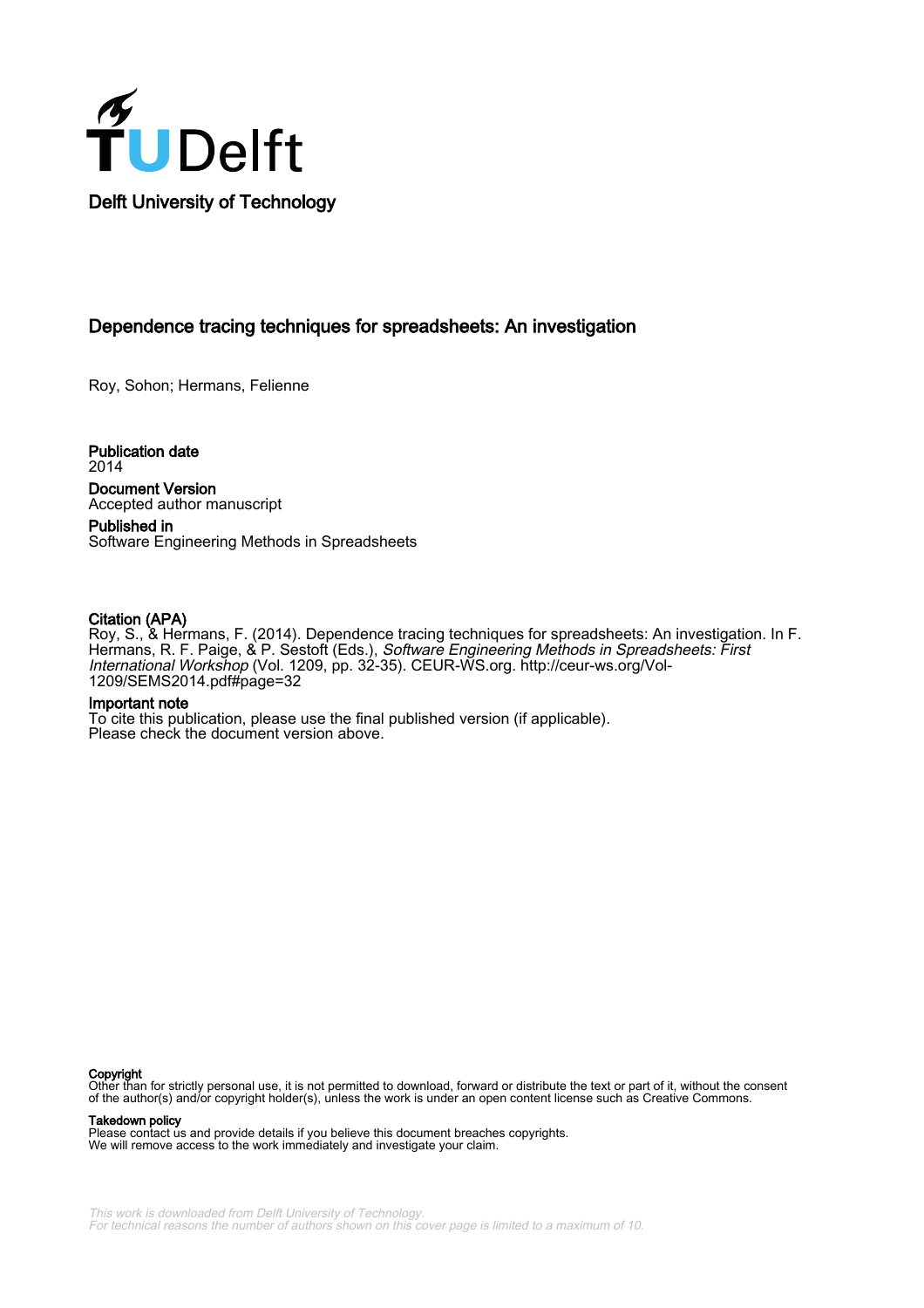# **Dependence Tracing Techniques for Spreadsheets: An Investigation**

Sohon Roy Delft University of Technology S.Roy-1@tudelft.nl

Felienne Hermans Delft University of Technology F.F.J.Hermans@tudelft.nl

## **ABSTRACT**

Spreadsheet cells contain data but also may contain formulas that refer to data from other cells, perform operations on them, and render the results directly to show it to the user. In order to understand the structure of spreadsheets, one needs to understand the formulas that control cell-to-cell dataflow. Understanding this cell-to-cell inter-relation or **dependence tracing** is easier done in visual manners and therefore quite a few techniques have been proposed over the years. This paper aims to report the results of an investigative study of such techniques. The study is a first step of an attempt to evaluate the relevance of these techniques from the point of view of their benefits and effectiveness in the context of real world spreadsheet users. Results obtained from such a study will have the potential for motivating the conception of newer and better techniques, in case it is found that the need for them is still not fully catered.

## **Categories and Subject Descriptors**

H.4.1 [**Information Systems Applications**]: Office Automation – *Spreadsheets*

#### **General Terms**

Design, Experimentation, Human Factors

#### **Keywords**

End-user computing, Dependence tracing, Spreadsheet visualizations

## **1. INTRODUCTION**

#### **1.1 Background**

Spreadsheets offer the end-users an interface that is incomparable in its simplicity and flexibility. However it is mostly beneficial for performing rapid calculations and quick simple analyses. This interface is not helpful at all in understanding the design logic behind a spreadsheet, especially the type of understanding that is necessary in order to make modifications to existing spreadsheets. Modification becomes harder in the case where it is done by a user different from the creator. This situation is fairly common in the industry as the average lifespan of spreadsheets have been found to be 5 years [3] which can often prove too long for the possibility that the original creator will be always available whenever some modifications are required. When understanding

*Conference'10*, Month 1–2, 2010, City, State, Country.

Copyright 2010 ACM 1-58113-000-0/00/0010 …\$15.00.

spreadsheets, the visual structure that is perceived from just looking at the cells is referred to as spreadsheet *surface structure* [2] comparable to the anatomical structure of the human body. However calculations are performed based on formulas and the formulas connect the cells to form another kind of structure called the *computational/deep structure* that is comparable to the nervous system of the human body. These two structures are often not similar and at times can be radically different. The deep structure reflects the data flow in the spreadsheet and is basically the cell-to-cell inter-dependence. In the understanding of a spreadsheet, this cell-to-cell inter-dependence plays a key role. Without having a clear idea of cell-to-cell inter-dependence, the modification of a fairly complex spreadsheet becomes impossible without ample risks of errors. It is considerably easier to understand for a user if the referred cell(s) in a formula are indicated in an enhanced manner with visualization techniques, instead of having to manually inspect each and every formula and trying to locate the exact cell(s) that it is referring to. Therefore a number of visualization techniques have been proposed in various research papers over the years. However there are some questions about these techniques that still need to be explored and they form the core of our investigation. They are listed in subsection 1.3.

## **1.2 Motivation**

l

It is our opinion that visualization based dependence tracing techniques, as found in research literature, are not making across to the industry of spreadsheet users. In a study conducted by Hermans *et al*. [3] with spreadsheet users working in a large Dutch financial company, it was found that "*the most important information needs of professional spreadsheet users concern the structure of the formula dependencies*". This study also mentions the feeling of inadequacy felt by the users while using the only available dependence tracing tool within their reach the Excel Audit toolbar [Fig.1]; a feature of MS (Microsoft) Excel which is by far the most popular [1] spreadsheet application in the market. This feature demonstrates cell inter-dependencies with an overlaid dependency graph over a worksheet, with graph edges shown as blue arrows; the edges however are generated on a cell-by-cell basis which has to be interactively activated by the user. Findings of another informal survey conducted in October 2013 at the offices of the UK based financial modeling company F1F9<sup>1</sup> also point repeatedly at the direction of the sense of inadequacy the spreadsheet users are suffering from when depending heavily on this Excel Audit tracing feature. These findings lead us to the question why there are no better tools available to spreadsheet users? Nevertheless, as will be shown in this paper, there is considerable amount of research already done on this topic. This gives rise to the question why implementations of such research are not making it to the industry? Only a handful of highly

Permission to make digital or hard copies of all or part of this work for personal or classroom use is granted without fee provided that copies are not made or distributed for profit or commercial advantage and that copies bear this notice and the full citation on the first page. To copy otherwise, or republish, to post on servers or to redistribute to lists, requires prior specific permission and/or a fee.

<sup>1</sup> F1F9: A financial modeling company http://www.f1f9.com/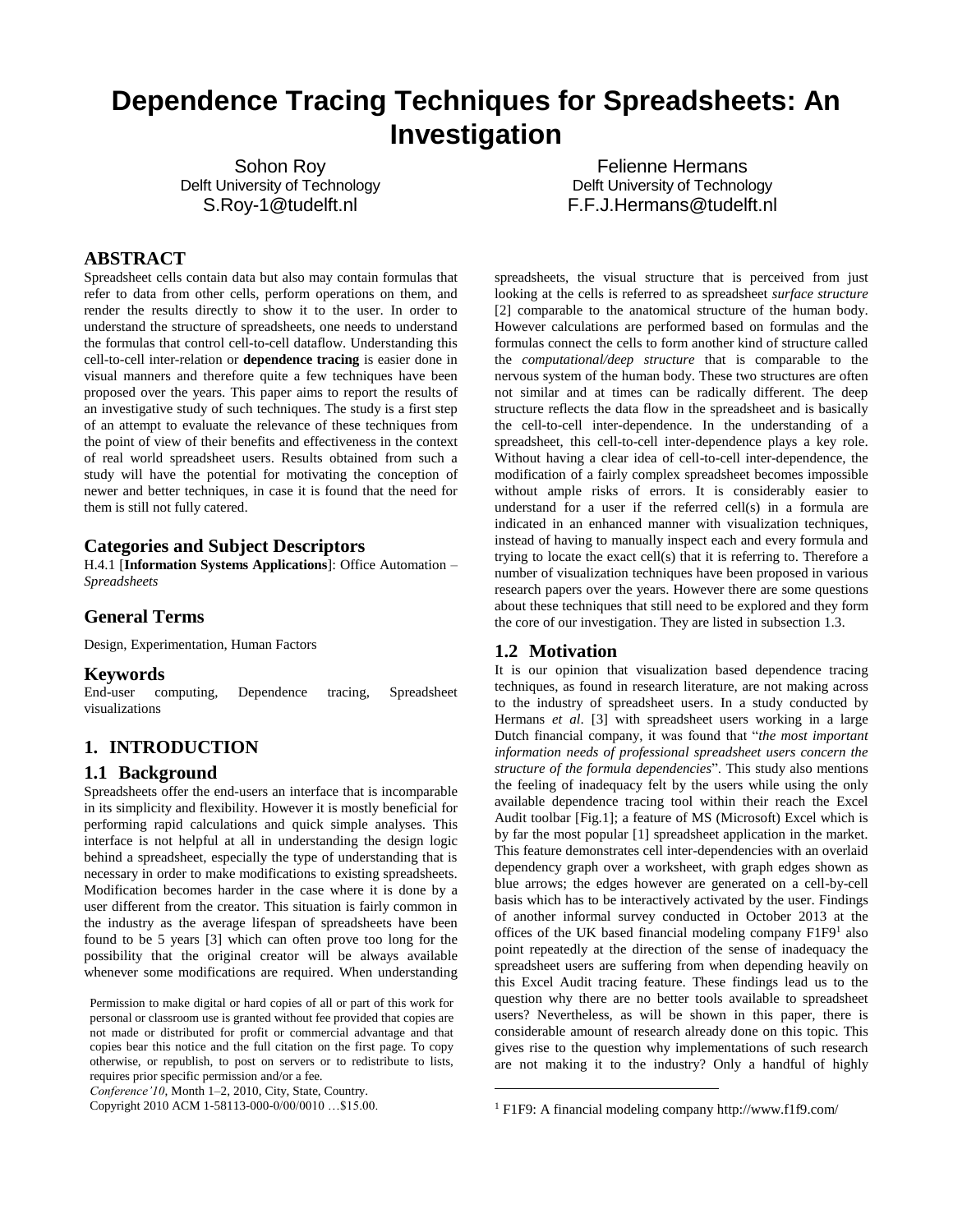

**Figure 1: Tracing dependents with Excel Audit toolbar: blue connecting arrows and coloring of precedent cells**

customized tools are existing today and that also are mostly used internally by organizations; they are not compared against each other based on any well accepted metrics framework. Their efficacy in actually helping in the end-user experience is not measured. Our investigation is therefore dedicated to evaluating the effectiveness of these proposed techniques in the context of real world spreadsheet users. Such an evaluation might also open up specific areas in which to improve upon or come up with newer techniques that are not only innovative but viable in terms of practically realizable implementations that can be adopted by spreadsheet users in the industry.

## **1.3 Hypothesis and Research Questions**

**Hypothesis**: Proposals thus far described and demonstrated in research literature about visualization based techniques for spreadsheet dependence tracing have not adequately made it across to the industry in forms of reliable, user-friendly, widespread, multi-platform, and standardized software tools of both stand-alone and plug-in type.

On the basis of the premise established in subsection 1.2 and the above mentioned hypothesis, we arrive at the following three research questions.

## **Research Questions**:

R1. **Why the proposals thus far described and demonstrated in research literature have not reached the industry as implementations?**

An attempt to study what may be the key causes of the perceived bottleneck between research and industrial implementations.

#### R2. **Is there any well-accepted metrics framework with which such implementations as above (R1) can be compared to each other?**

If and when implementations are made available to the industry, it is necessary to measure their usefulness in actually helping the end-user computing experience. If such a framework is not there, then it can be devised and made into an industrial standard.

#### R3. **Is there any well-defined opportunity for improvement in the dependence tracing context**?

Improvement not just from the aspect of innovativeness of idea but also from the angle of how well the idea can be translated into a user-friendly and reliable implementation; the efficacy being measured against metrics as mentioned in R2.

# **1.4 Approach**

To ascertain answers to the research questions, as a first step, we did a critical review of the existing research literature on this specific topic of visualization based dependence tracing techniques for spreadsheets. This paper summarizes in brief the findings of the review and the conclusions drawn from it. In order to illustrate our findings for this paper, we chose a number of research papers relevant on this topic and revisited their contents from the following aspects:

- I. The basic technique/principle/strategy
- II. Characteristic features related to dependents tracing
- III. Tools or prototypes developed if any
- IV. Comments or details available on testing, performance, and limitations
- V. Current status of the research and its implementation, and its perceived relevance or influence in the industrial scene

# **2. THE SELECTED RESEARCH PAPERS 2.1 Fluid Visualization of Spreadsheet Structures [4]**

In this paper Igarashi *et al*. provide the description of a spreadsheet visualization technique mainly based on superimposition of visual enhancement and animations on top of the regular tabular structure of spreadsheets. The strategy is primarily the use of graphical variation (color, shading, outlining, etc.), animation, and lightweight interaction that allows the user to directly perceive the spreadsheet dataflow structure, keeping the tabular spreadsheet view unchanged. The *transient local view* feature is a visual enhancement based on outlining and shading that allows a user to view the dataflow associated with a particular cell. There is a *static global view* that visually enhances the entire spreadsheet by overlaying the complete dataflow graph of all the cells. *Animated global explanation* plays an animation to illustrate the dataflow of the entire spreadsheet. *Visual editing techniques* is a graphical manipulation technique that allows the user to directly edit the generated dataflow graph in *global static view* by dragging and its effect is then reflected in the spreadsheet structure as the textual formulas are updated automatically. A prototype for UNIX was developed using Pad++ and Python. Pad++ was a visualization platform developed and maintained by University of Maryland. A video demonstration of the tool in action is available. It is mentioned that the smoothness of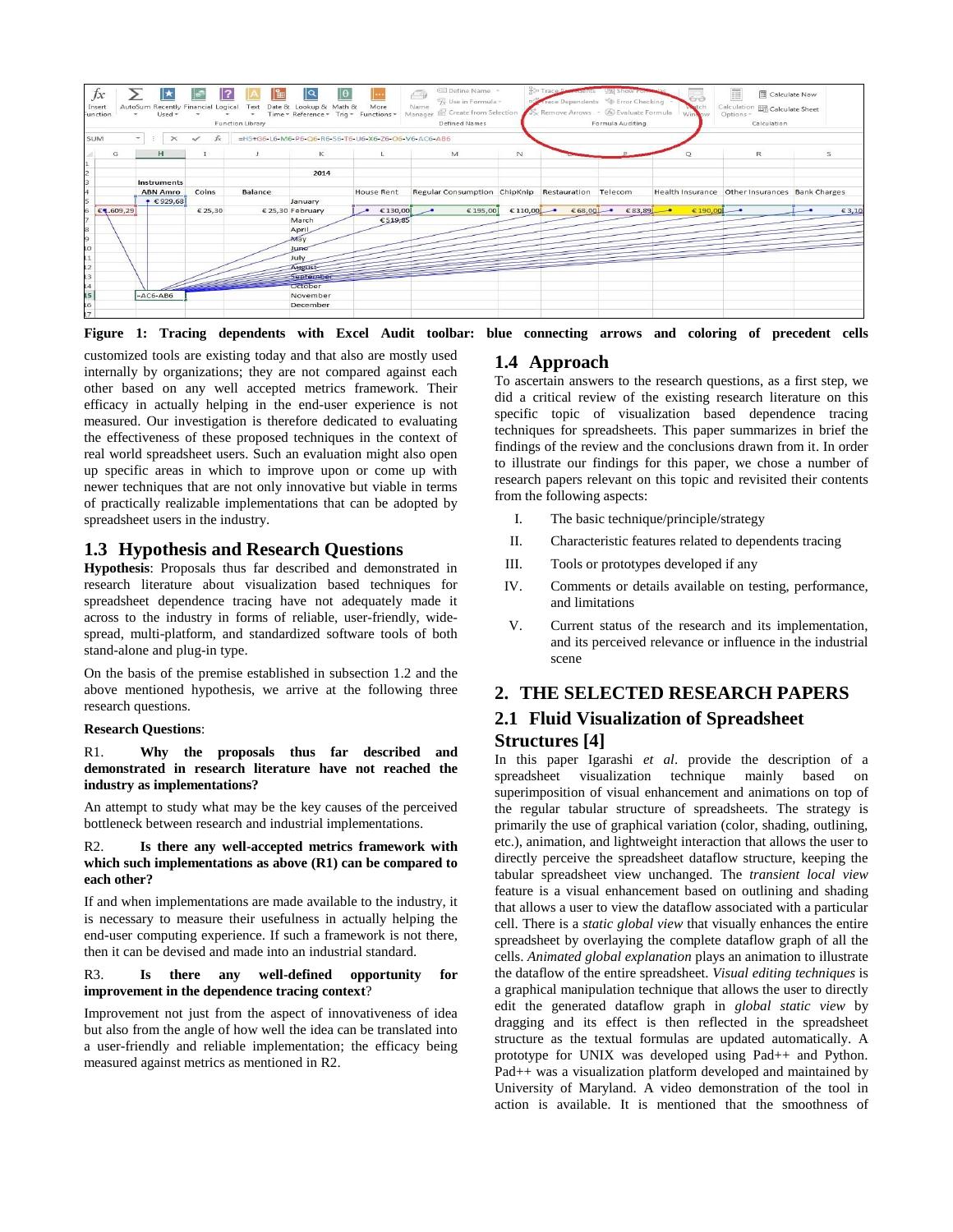animation is limited to spreadsheets of  $400$  cells<sup>2</sup> or lesser. Performance of the tool radically degrades with increase in size of the spreadsheets. There is no information if the efficacy of the prototype was tested with real spreadsheet users. No future plan is provided on how this tool can be implemented or scaled up for use in the industry of spreadsheet users. Pad++ and its support has been long discontinued and the project is closed by UMD. In Excel 2007 the precedent cells are outlined in different colors. In Excel 2013 the precedent cells are actually shaded fully in different colors [Fig.1]. In some way this extends the idea of "*transient local view*" as proposed in this paper.

# **2.2 3D Interactive Visualization for Inter-cell Dependencies of Spreadsheets [5]**

In this paper Shiozawa *et al*. propose a technique of cell dependence visualization in 3D based on an interactive lifting up operation. The technique utilizes the fact that spreadsheets are two dimensional tabular structures and therefore the third dimension can be used to depict complimentary information like cell interdependencies. A spreadsheet is first graphically re-rendered in a 3D space. Next, users are allowed to select a cell and drag it upwards level-wise along the z-axis. The selected cell's dependent cells are pointed with arrows [Fig.2] and they themselves are also lifted up but kept one level below the selected cell. However in



**Figure 2: Recursive lifting-up operation**

this case the advantage is in the fact that unlike in Excel, arrows connecting dependent cells lying on the same row would never overlap with each other to generate visual ambiguity. The lifting up operation is recursively repeated on the dependent cells as well to generate a leveled tree structure in 3D. This provides the user a clear idea of which cells in the sheet are more important by looking at the levels of dependents lying below them. A prototype for UNIX was developed by modifying the spreadsheet program SLSC. The 3D graphics were implemented with OpenGL APIs. No information regarding the performance of the prototype is provided. For an application such as this, making heavy use of computer graphics, it is presumable that performance and scaling could be a concern. Unfortunately the paper does not throw any light on this matter. Neither was given any detail about how beneficial or acceptable the tool proved for spreadsheet users.

## **2.3 Visual Checking of Spreadsheets [2]**

l

In this paper Chen *et al*. propose a set of strategies aimed at checking and debugging of spreadsheets using visual methods to reveal the *deep structure* of spreadsheets to the users. A set of

visual methods is described followed by strategies on how to best use those visual tools for different purposes of checking. The *functional identification* feature demarcates cells with different colors according to whether they behave as input, output, processing or standalone and this classification is based on whether a cell is having dependents, precedents, both or none. *Multi-precedents and dependents tool*, *block-precedents tool,* and the *in-block-precedents-dependents tool* are all tools that illustrate various types of inter-cell dependencies with pointed arrow-heads similar to the Excel feature. The difference here being that arrows not only connect individual cells but also have the capability of offering the visual perception that they are connecting a set of related cells that are visually grouped together by shading or coloring; such group of cells are termed in the paper as *cell block*. Three debugging strategies each for global and local context were described to illustrate the use of these tools. The tools were implemented using VBA (Visual Basic for Applications) and authors claimed that they can be plugged in to any Excel installation. In spite of claims that the tools increase usability of spreadsheets, no details were given about user acceptance or any measurement of by how much they increased usability.

# **2.4 Spreadsheet Visualisation<sup>3</sup> to Improve End User Understanding [1]**

In this paper Ballinger *et al*. provide description of a visualization toolkit that could ease understanding of spreadsheets by introducing visual abstraction with types of images that emphasize on layout and dependency rather than values of cells. In order to achieve this, their idea was to extract all the information contained in a spreadsheet and utilize that in a more versatile programming environment to quickly generate visualizations. They chose Java for this purpose and since Excel is the most popular spreadsheet application, their toolkit was designed to operate on



**Figure 3: (a) Data dependency unit vector map (b) Spring view graph structure**

Excel spreadsheets. The toolkit is capable of extracting low level structural information and data from spreadsheet files, analyze that information, and produce visualization. The *data dependency flow* feature is capable of generating 2D and 3D maps that illustrate the general drift of dataflow in a spreadsheet with arrows of unit magnitude [Fig.3 (a)]. This helps reduce the visual clutter which normally occurs with arrows of different lengths due to different distances between cells. The *graph structure* feature provides the *spring view* [Fig.3 (b)] which is a generated graph of cells stripped off their values. The *detailed inspection of formula*  feature provides visualizations that are similar to Excel Audit and *block precedents tool* (subsection 2.3) but they are not overlaid on

l

<sup>2</sup> This is a lot lesser number of cells than typical real life spreadsheets really have

<sup>3</sup> Paper is in New Zealand English